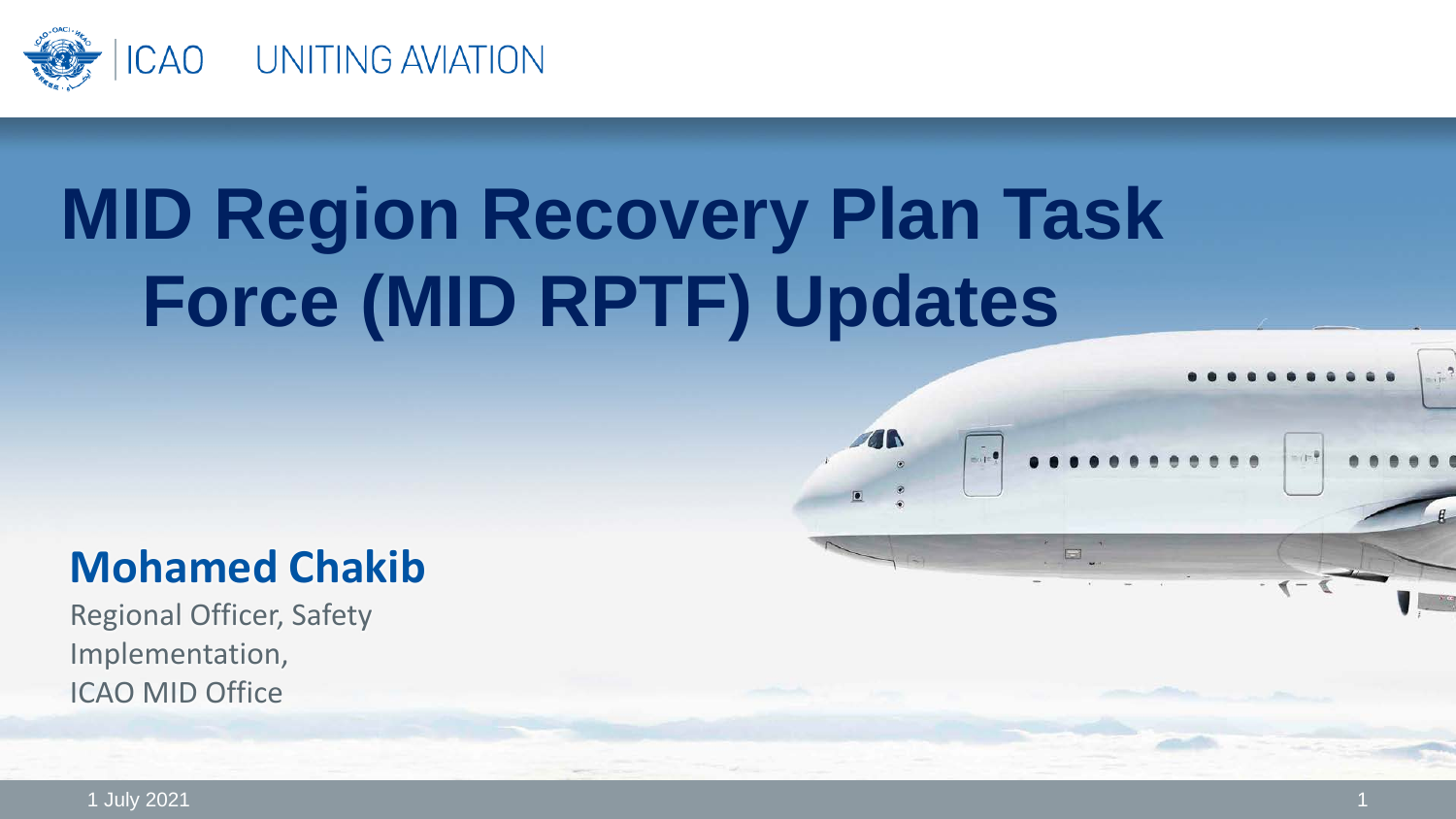

### **MID RPTF Background**

**The High-Level MID Regional virtual Meetings between ICAO, AACO, ACAO and IATA on COVID-19 Crisis Management agreed to establish the MID Region Recovery Plan Task Force (MID RPTF).** 

**The establishment of the MID RPTF was further supported by the First DGCA-MID Virtual Meeting held on 3 April 2020**

**The MID-RPTF serves as a platform for coordination and cooperation amongst all stakeholders to support States for the recovery of the aviation industry in Middle East during COVID-19 pandemic period and at the same time prepare for the post COVID-19 recovery phase**

**The MID RPTF/21 virtual meeting proposed to include the States CRRIC FPs and States Representatives in the MID RPTF and agreed to amend the MID RPTF Terms of Reference (TORs), accordingly; for an improved efficiency**

**The MID RPTF/22 virtual meeting updated and finalized the Draft MID RPTF TORs, which was endorsed by 4th DGCA-MID virtual meeting**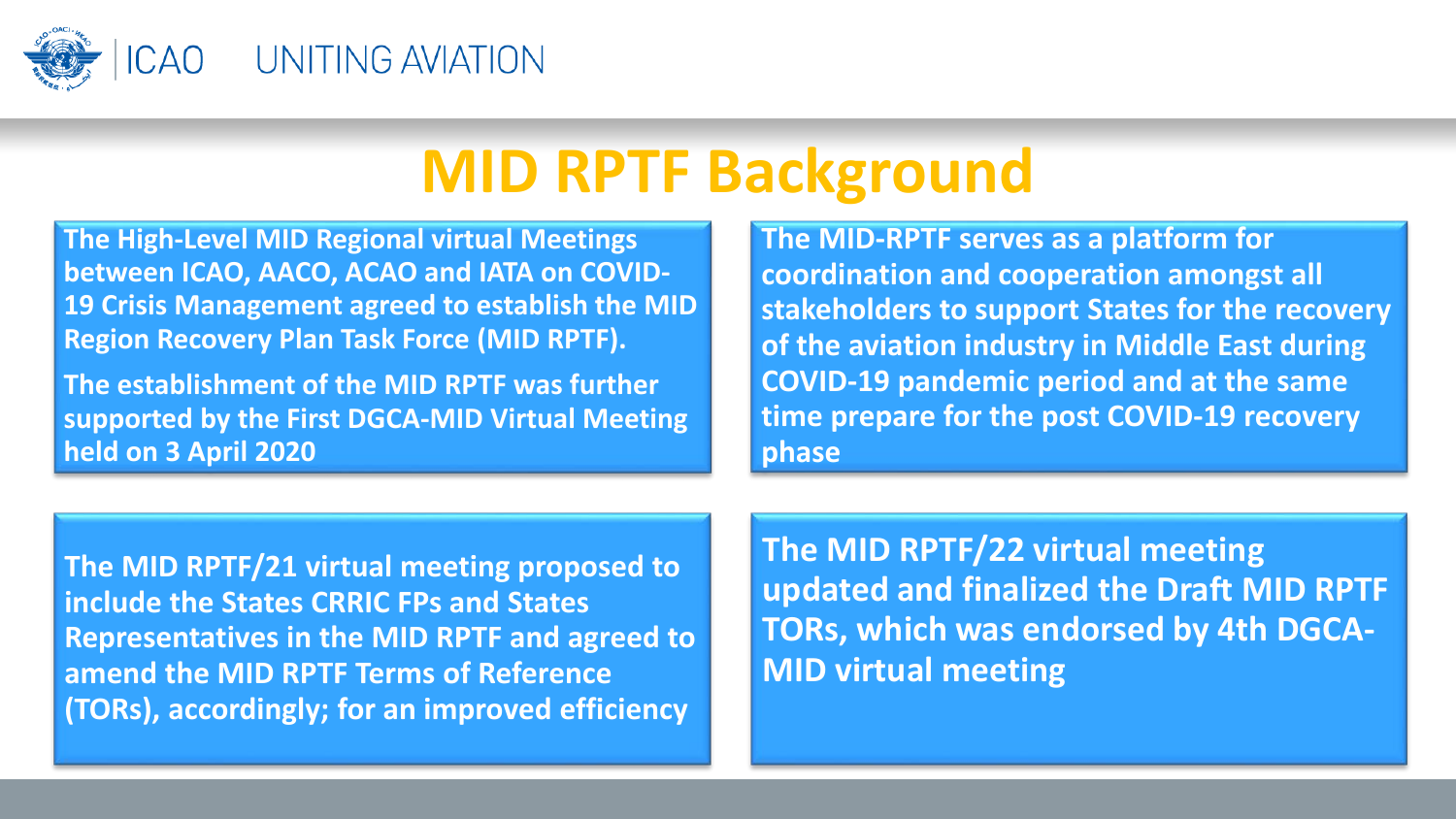

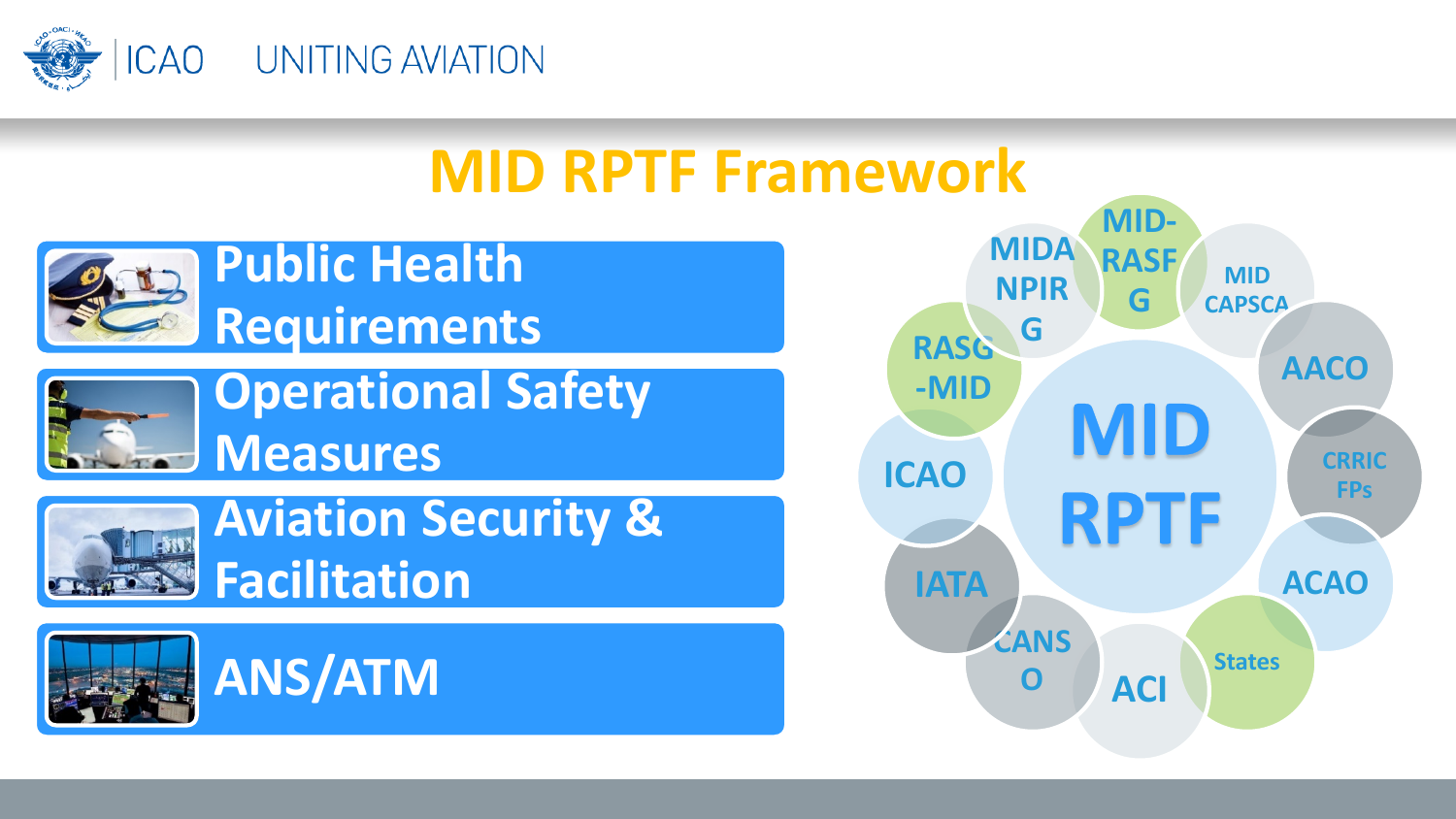

## **MID RPTF Main/Key Activities**

**Continuous sharing, communication and promotion of developed guidance material and best practices with MID States and stakeholders on operational safety measures, CAPSCA, AVSEC/FAL and ANS/ATM aspects**

**Continuous support to States on the use of TE system in line with Recommendation 12 (revised) by providing guidance and continuous coordination and communication**

**Continuous support to States on the implementation of the CAPSCA Programme Continuous coordination with all** 

**stakeholders, to ensure well harmonized implementation of the measures to support to restart and recovery of the aviation system in MID Region**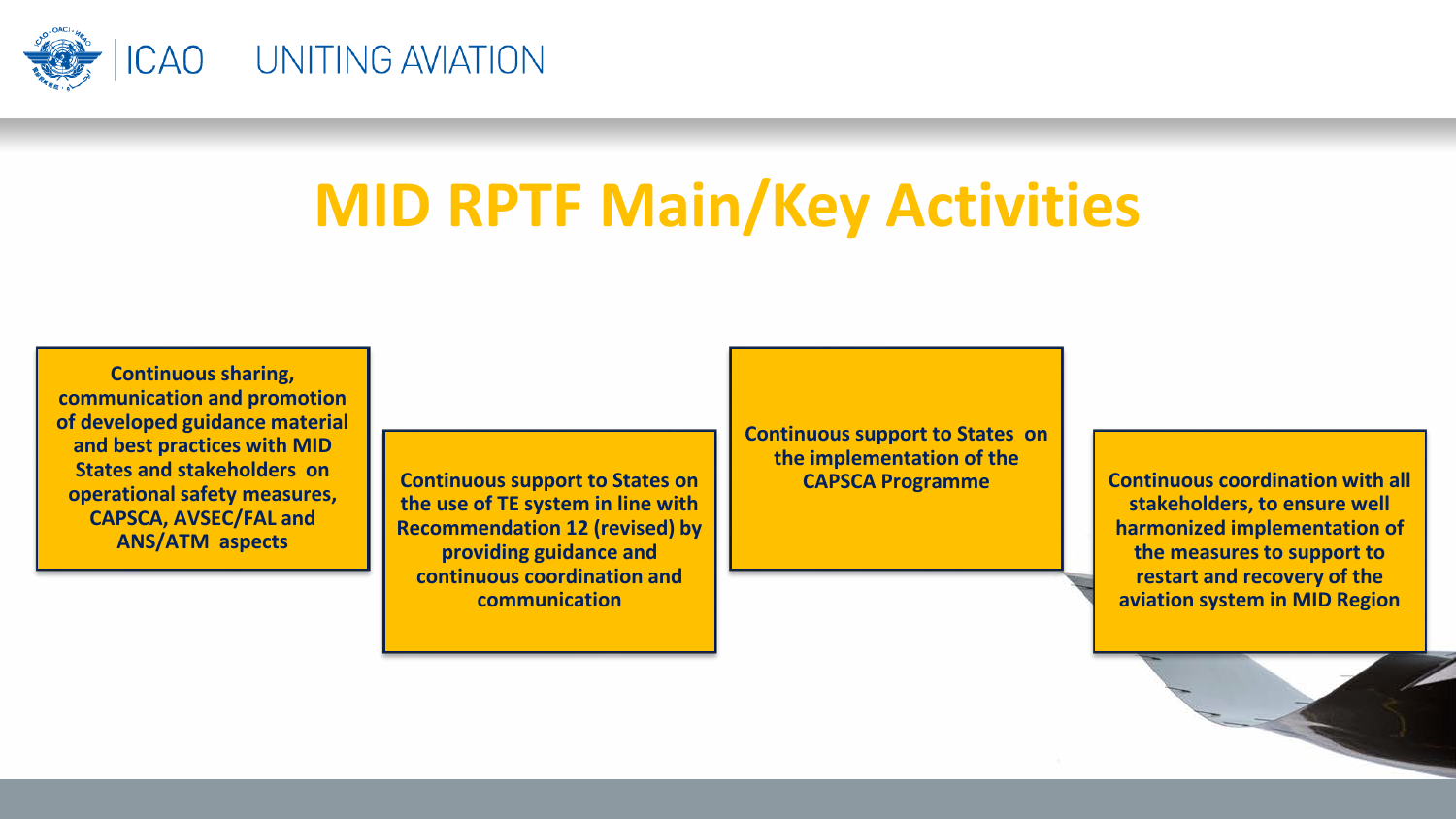

# **MID RPTF Main/Key Activities. Cont,**

**Encourage States to report any deficiency/difficulty in the implementation of ICAO CART Recommendations 15 and 16**

**Continue supporting States with the implementation of the CART and HLCC Recommendations**

**Support State/ANSP readiness, ensuring a safe resumption of flight operations, by:**

**Coordinating exchange of information and experience between States; and supporting the planning for the post COVID-19 pandemic recovery and the restart of aviation operations**

Supporting the development of business continuity surveys, to highlight issues like ATC licensing, availability of ANS staff (vaccination, skill levels...), calibration of NAVAIDs

Alleviating non-required ATFM measures during the low traffic period; exchanging expected traffic demand to enhance ATS units planning and readiness, support in implementing the ATFM when becomes required according to traffic growth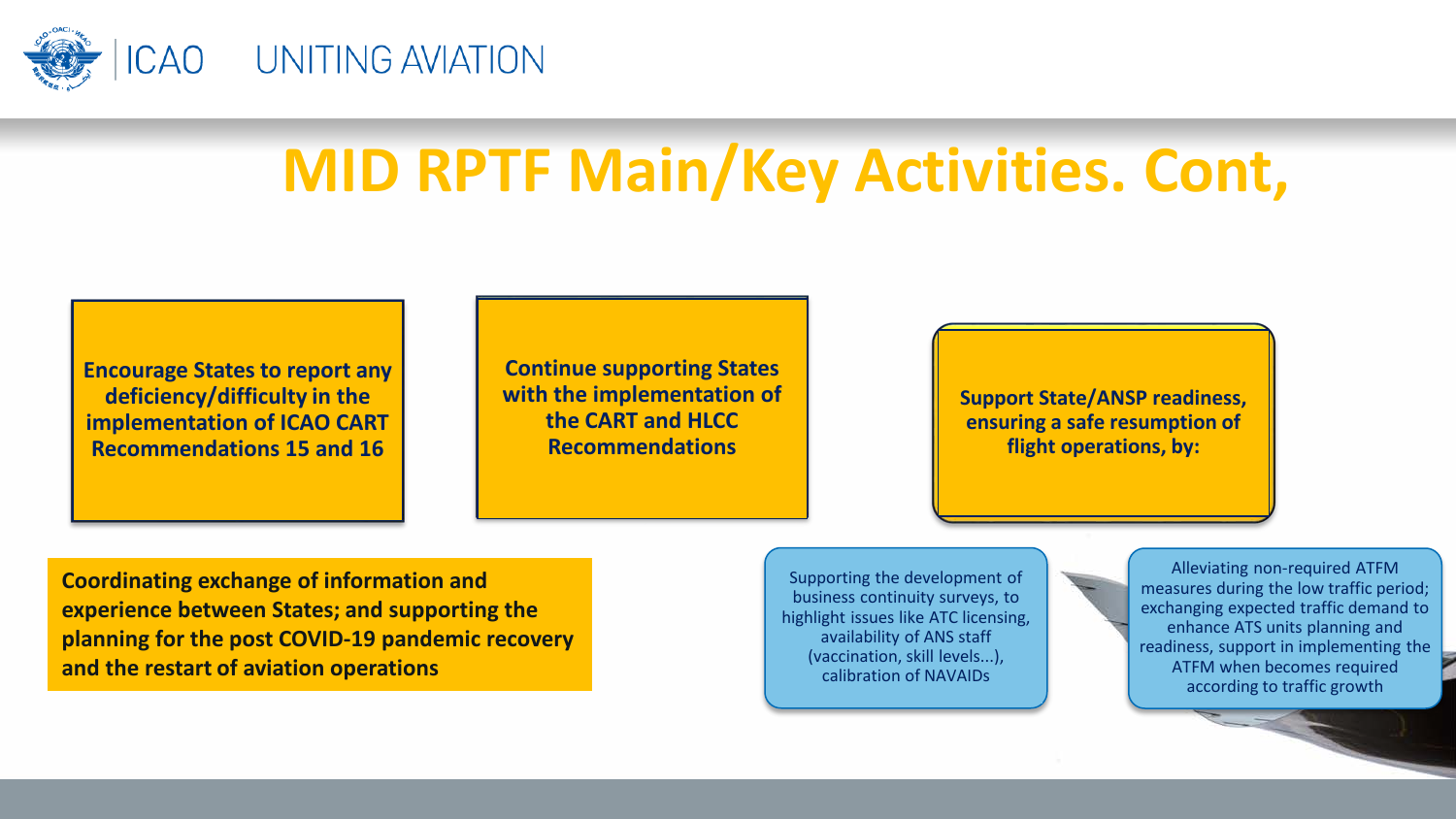

#### **MID RPTF Main Outcomes 2021**



**ICAOMID MID CART IMPLEMENTATION PIAN** 



Assistance to States related to TEs system and use of the CRRIC

14 States out of 15 completed and submitted the TE acceptability & MID region MID CART Recommendations overall implementation status is around 84%

Revised the MID CART implementation Plan and endorsed by the 4<sup>th</sup> virtual DGCA meeting

Sharing of guidance material & BP in the MID RPTF Platform

Conducted webinars (TEs, CAPSCA, CRRIC) and deployment of iPacks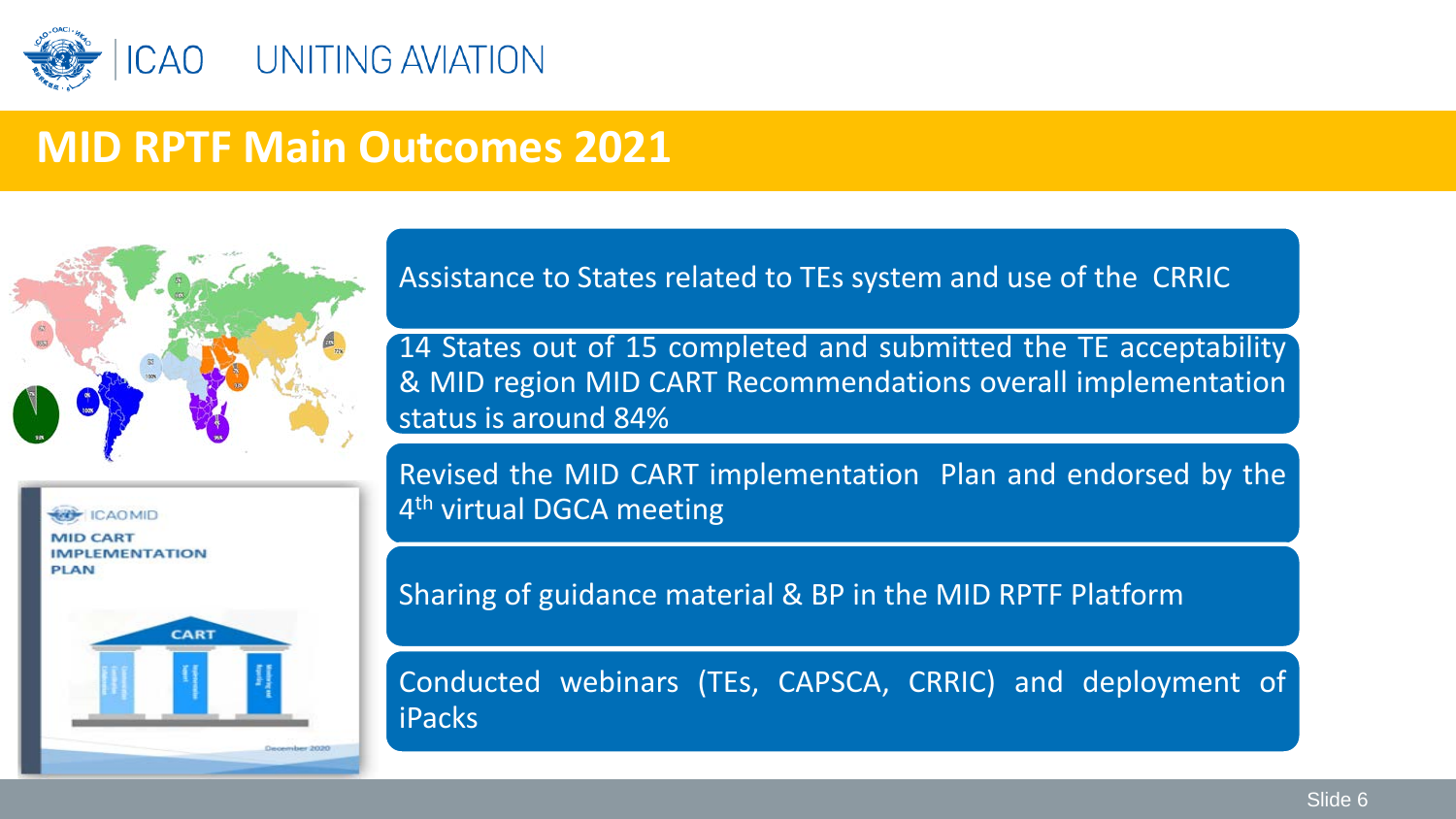

## **Implementation Packages (iPacks)**

- **Established in 2020 to support COVID-19 recovery efforts**
- **An Implementation Package (iPack) is a bundle of implementation support composed of the relevant:**
	- Subject matter expertise
	- Guidance material
	- Standardized training
	- Tools (including data-driven applications)
	- Procurement Guidance (when applicable)

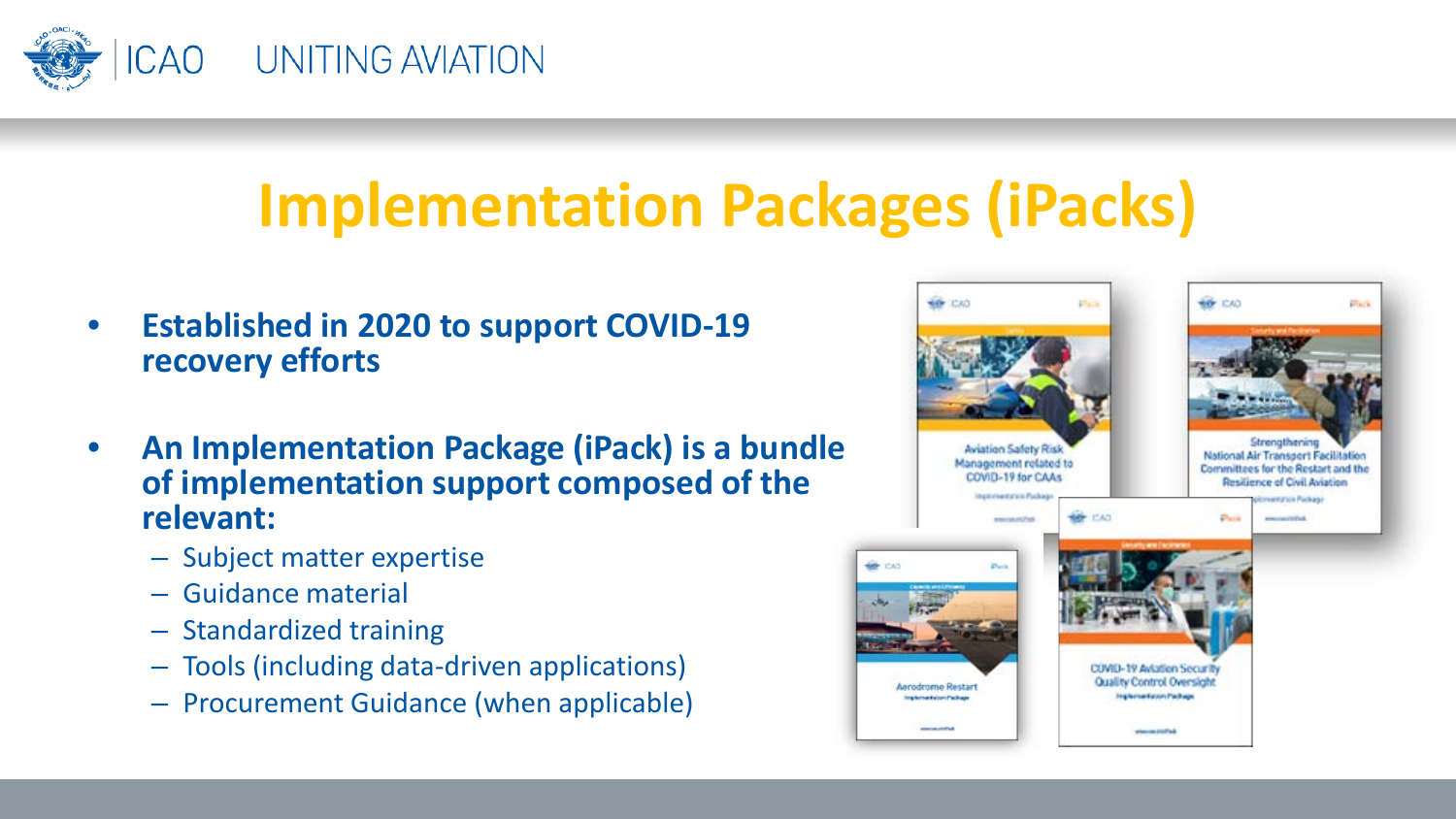

# **iPacks Deployment**

| <b>Status of Deployment</b>     | <b>iPack title</b> | <b>Beneficiary State</b> |
|---------------------------------|--------------------|--------------------------|
| <b>Completed</b>                | <b>ASRM</b>        | Oman                     |
| <b>Confirmed to be deployed</b> | <b>ADRM</b>        | Syria                    |
|                                 | <b>AVSC</b>        | Egypt                    |
|                                 |                    | Libya                    |
|                                 | <b>FAL</b>         | Sudan                    |
|                                 | <b>PHC</b>         | Jordan                   |
|                                 | <b>NASP</b>        | Sudan                    |
|                                 |                    | Iraq                     |
|                                 | <b>UAS</b>         | Jordan                   |
| <b>Planned-Funds pledged</b>    | <b>FAL</b>         | Iran                     |
|                                 | <b>AVSEC</b>       | Syria                    |